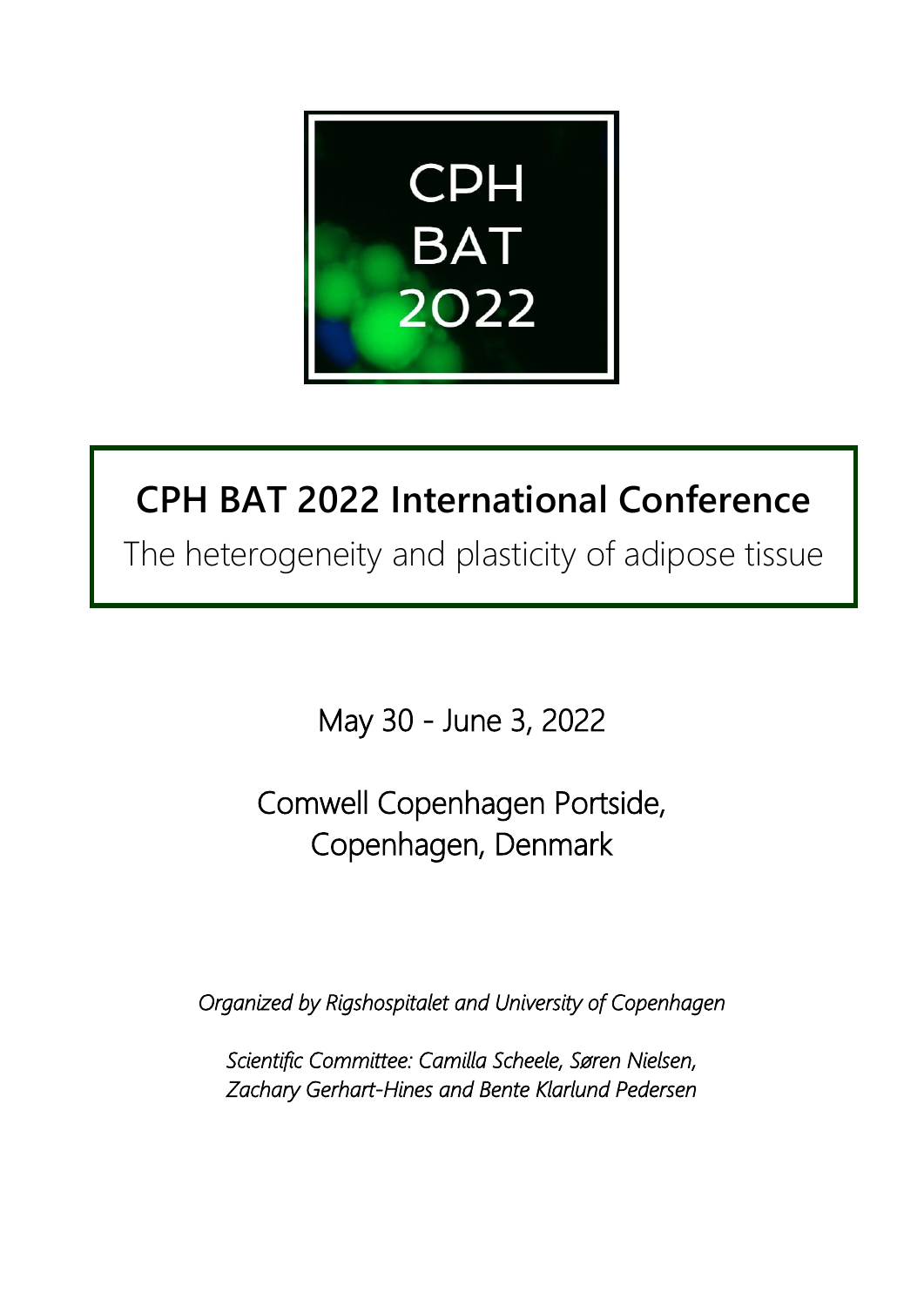|                        | <b>CPH</b>                                                                                                            |
|------------------------|-----------------------------------------------------------------------------------------------------------------------|
| <b>MAY 30</b>          | <b>BAT</b><br><b>PRE-CONFERENCE - MONDAY</b><br>2022                                                                  |
| $17.30 - 19.00$        | Arrival drinks, snacks and registration                                                                               |
| <b>MAY 31</b>          | DAY 1 - TUESDAY                                                                                                       |
| $08.15 - 08.45$        | <u>REGISTRATION AND COFFEE</u>                                                                                        |
| $08.45 - 09.00$        | Welcome (Camilla, Søren, Zach and Bente)                                                                              |
| <b>KEYNOTE LECTURE</b> | Chair: TBA                                                                                                            |
| $09.00 - 10.00$        | Development and function of human thermogenic adipose tissue<br>Silvia Corvera (USA)                                  |
| $10.00 - 10.30$        | Coffee                                                                                                                |
| SESSION <sub>1</sub>   | Chair: TBA                                                                                                            |
| $10.30 - 11.00$        | <b>Title TBA</b><br>Søren Nielsen (DK)                                                                                |
| $11.00 - 11.30$        | Evolving views of thermogenic adipose tissue: inter-cellular and inter-<br>organ communications<br>Yu-Hua Tseng (USA) |
|                        | <b>SHORT TALKS:</b>                                                                                                   |
| $11.30 - 11.45$        | <b>Short Talk TBA</b><br><b>TBA</b>                                                                                   |
| $11.45 - 12.00$        | <b>Short Talk TBA</b><br><b>TBA</b>                                                                                   |
| $12.00 - 13.00$        | Lunch                                                                                                                 |
| <b>SESSION 2</b>       | Chair: TBA                                                                                                            |
| $13.00 - 13.30$        | Mechanisms Underlying the Protective Effects of<br>Brown Fat in Cardiometabolic Disease<br>Paul Cohen (USA)           |



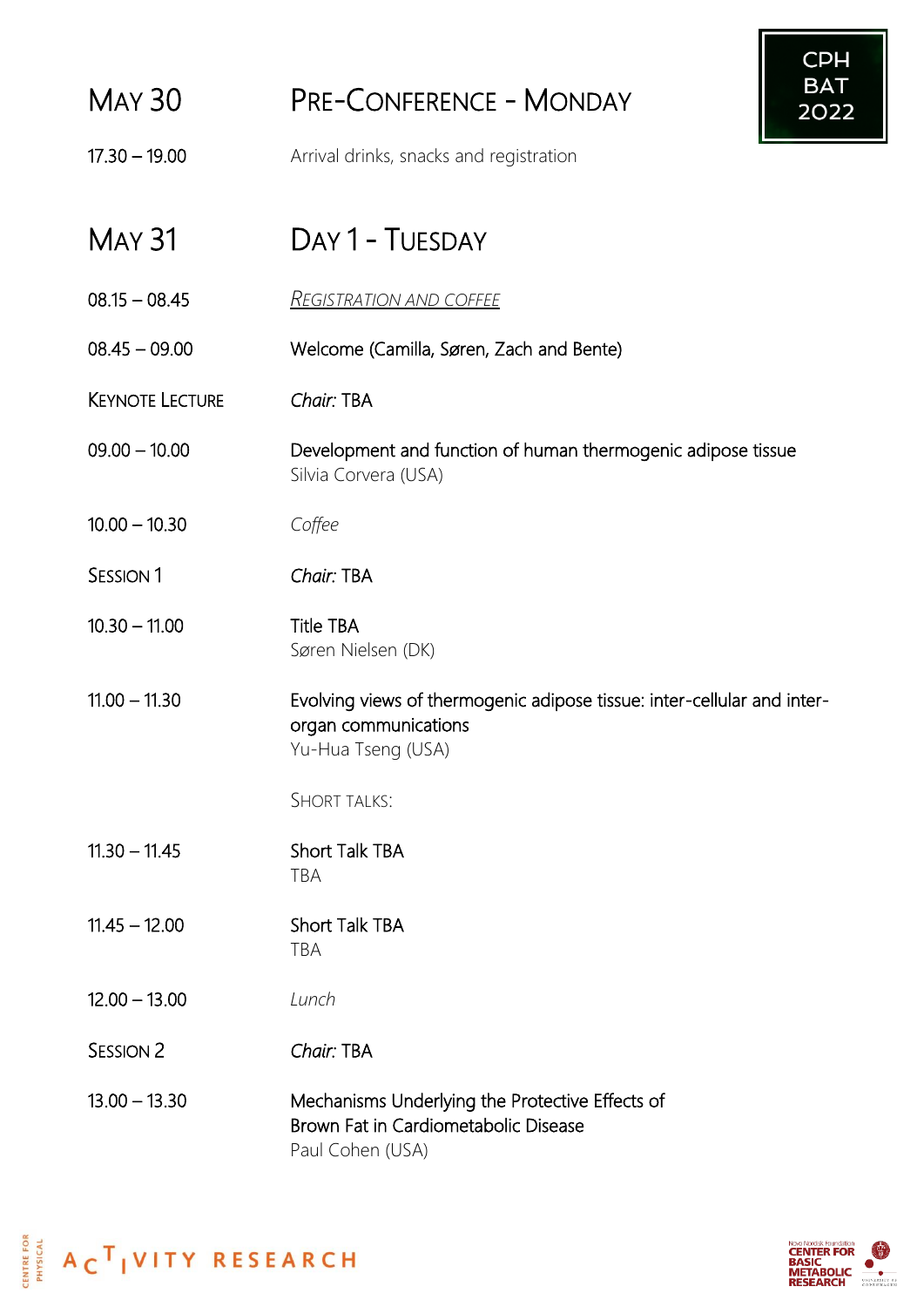|                  |                                                                                                                      | <b>CPH</b>         |
|------------------|----------------------------------------------------------------------------------------------------------------------|--------------------|
| $13.30 - 14.00$  | Plasticity and brown adipose tissue<br>Barbara Cannon (SWE)                                                          | <b>BAT</b><br>2022 |
| $14.00 - 14.30$  | Coffee                                                                                                               |                    |
| <b>SESSION 3</b> | Chair: TBA                                                                                                           |                    |
| $14.30 - 15.00$  | Known and Novel Roles of β3-Adrenergic Receptors in<br>Human Physiology, Adipose and Otherwise<br>Aaron Cypess (USA) |                    |
| $15.00 - 15.30$  | Novel regulators of human brown adipose tissue activation<br>Roland Stimson (UK)                                     |                    |
| $15.30 - 16.00$  | Fresh air break                                                                                                      |                    |
| <b>SESSION 4</b> | Chair: TBA                                                                                                           |                    |
| $16.00 - 16.30$  | Leveraging the thermogenic fat-brain axis<br>to counteract metabolic disease<br>Zach Gerhart-Hines (DK)              |                    |
| $16.30 - 17.00$  | Adipocytes of different color regulating energy metabolism<br>Christian Wolfrum (CH)                                 |                    |
| $17.00 - 18.30$  | Poster session and Networking                                                                                        |                    |
| $18.30 -$        | Speakers' Dinner                                                                                                     |                    |
| JUNE 1           | DAY 2 - WEDNESDAY                                                                                                    |                    |
| <b>SESSION 5</b> | Chair: TBA                                                                                                           |                    |
| $09.00 - 09.30$  | UCP1 and brown fat bioenergetics<br>Jan Nedergaard (SWE)                                                             |                    |
| $09.30 - 10.00$  | Brown adipose tissue in humans:<br>from therapeutic target to canary in the coal mine<br>Denis Blondin (CAN)         |                    |
| $10.00 - 10.30$  | Coffee                                                                                                               |                    |



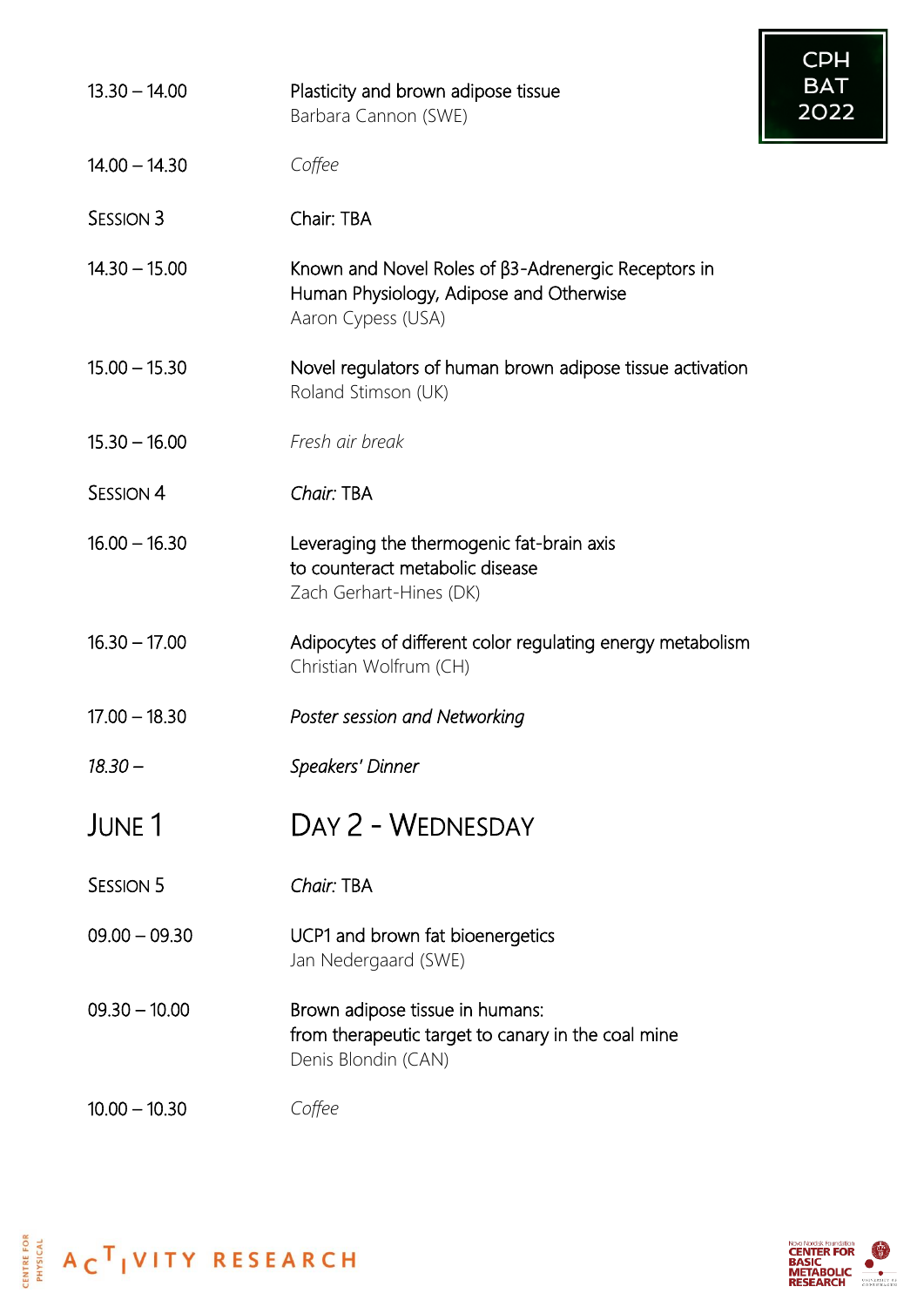| <b>SESSION 6</b> | <b>CPH</b><br><b>BAT</b><br>Chair: TBA                                                                                                                      |
|------------------|-------------------------------------------------------------------------------------------------------------------------------------------------------------|
|                  | 2022                                                                                                                                                        |
| $10.30 - 11.00$  | How and when UCP1 sparked fire<br>Martin Jastroch (SWE)                                                                                                     |
| $11.00 - 11.30$  | CRISPR-enhanced adipocyte browning as therapeutic strategy<br>Michael Czech (USA)                                                                           |
|                  | <b>SHORT TALKS:</b>                                                                                                                                         |
| $11.30 - 11.45$  | Short talk TBA<br><b>TBA</b>                                                                                                                                |
| $11.45 - 12.00$  | Short talk TBA<br><b>TBA</b>                                                                                                                                |
| $12.00 - 13.00$  | <u>Lunch</u>                                                                                                                                                |
| <b>SESSION 7</b> | Chair: TBA                                                                                                                                                  |
| $13.00 - 13.30$  | Role of BAT in lipoprotein metabolism: from mice to humans<br>Patrick Rensen (NL)                                                                           |
| $13.30 - 14.00$  | Eating induced changes in hBAT function<br>Kirsi Virtanen (FIN)                                                                                             |
| $14.00 - 14.30$  | Coffee                                                                                                                                                      |
| <b>SESSION 8</b> | Chair: TBA                                                                                                                                                  |
| $14.30 - 15.00$  | Atypical opsin light sensing pathways and regulation of metabolism<br>Richard Lang (USA)                                                                    |
| $15.00 - 15.30$  | Biology of Lipid Droplet-Bound Mitochondria: Cell-Free<br>Reconstitution of Mitochondria-Lipid Droplet Attachment &<br>Detachment<br>Orian S Shirihai (USA) |
| $15.30 - 16.00$  | Fresh air break                                                                                                                                             |



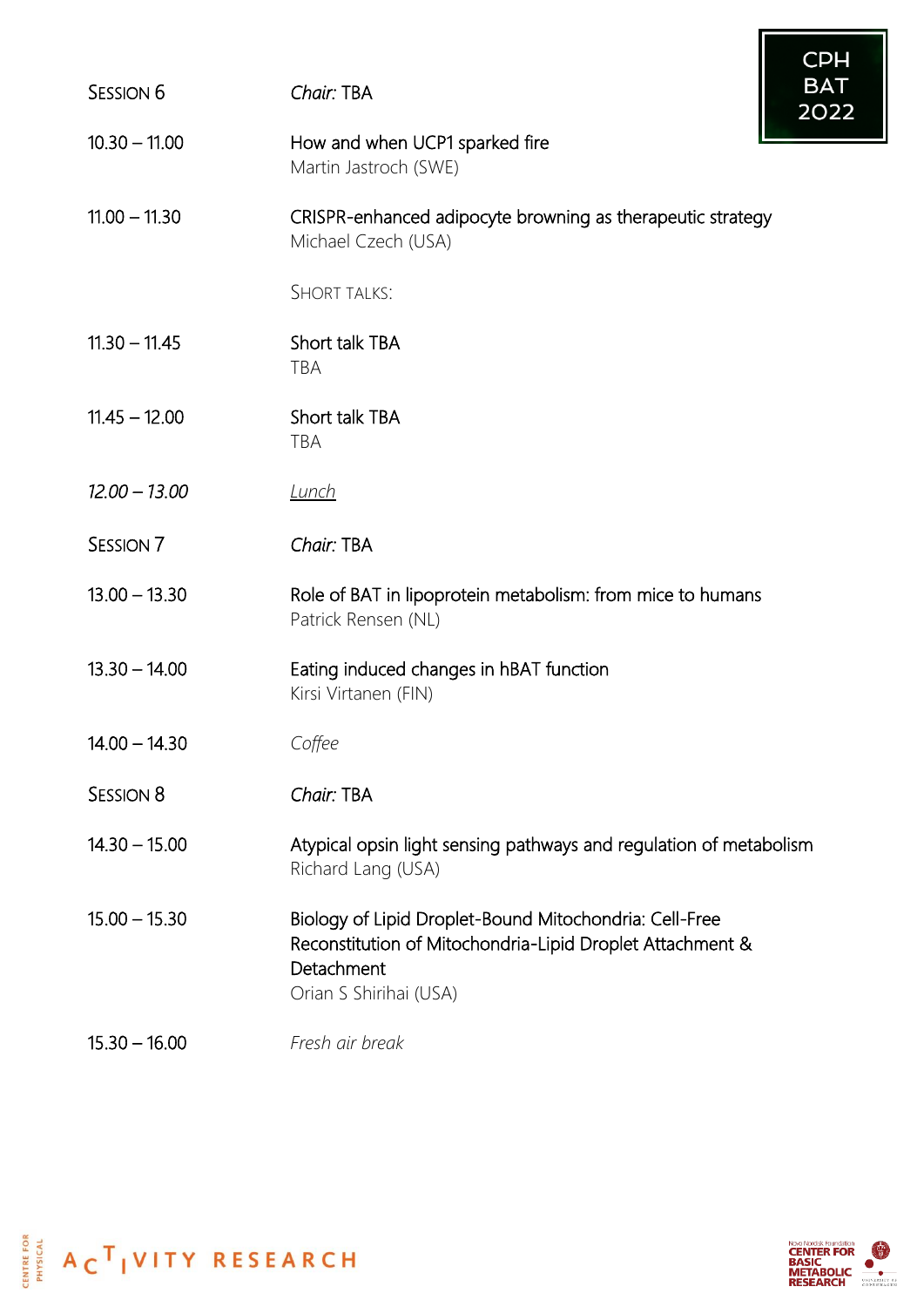| <b>SESSION 9</b>  | Chair: TBA                                                                              | <b>CPH</b><br><b>BAT</b><br>2022 |
|-------------------|-----------------------------------------------------------------------------------------|----------------------------------|
| $16.00 - 16.30$   | Impact of thermogenic adipocytes on diet-induced obesity<br>Martin Klingenspor (DE)     |                                  |
| $16.30 - 17.00$   | Mesenchymal progenitor cells and adipocyte development<br>Patrick Seale (US)            |                                  |
| $17.00 - 18.30$   | Poster session and Networking                                                           |                                  |
| $18.30 -$         | Dinner on own                                                                           |                                  |
| JUNE 2            | DAY 3 - THURSDAY                                                                        |                                  |
| <b>SESSION 10</b> | Chair: TBA                                                                              |                                  |
| $09.00 - 09.30$   | Endocrine Regulation of Energy Expenditure<br>Gregory Steinberg (CAN)                   |                                  |
| $09.30 - 10.00$   | Mechanisms of beige fat biogenesis<br>Shingo Kajimura (USA)                             |                                  |
| $10.00 - 10.30$   | Coffee                                                                                  |                                  |
| <b>SESSION 11</b> | Chair: TBA                                                                              |                                  |
| $10.30 - 11.00$   | Mechanisms of BAT regression in obesity<br>Antonio Vidal-Puig (UK)                      |                                  |
| $11.00 - 11.30$   | Novel alternatives to beta adrenergic activation of brown fat<br>Alexander Pfeifer (DE) |                                  |
|                   | <b>SHORT TALKS:</b>                                                                     |                                  |
| $11.30 - 11.45$   | Short talk TBA<br><b>TBA</b>                                                            |                                  |
| $11.45 - 12.00$   | Short talk TBA<br><b>TBA</b>                                                            |                                  |
| $12.00 - 13.00$   | <u>Lunch</u>                                                                            |                                  |



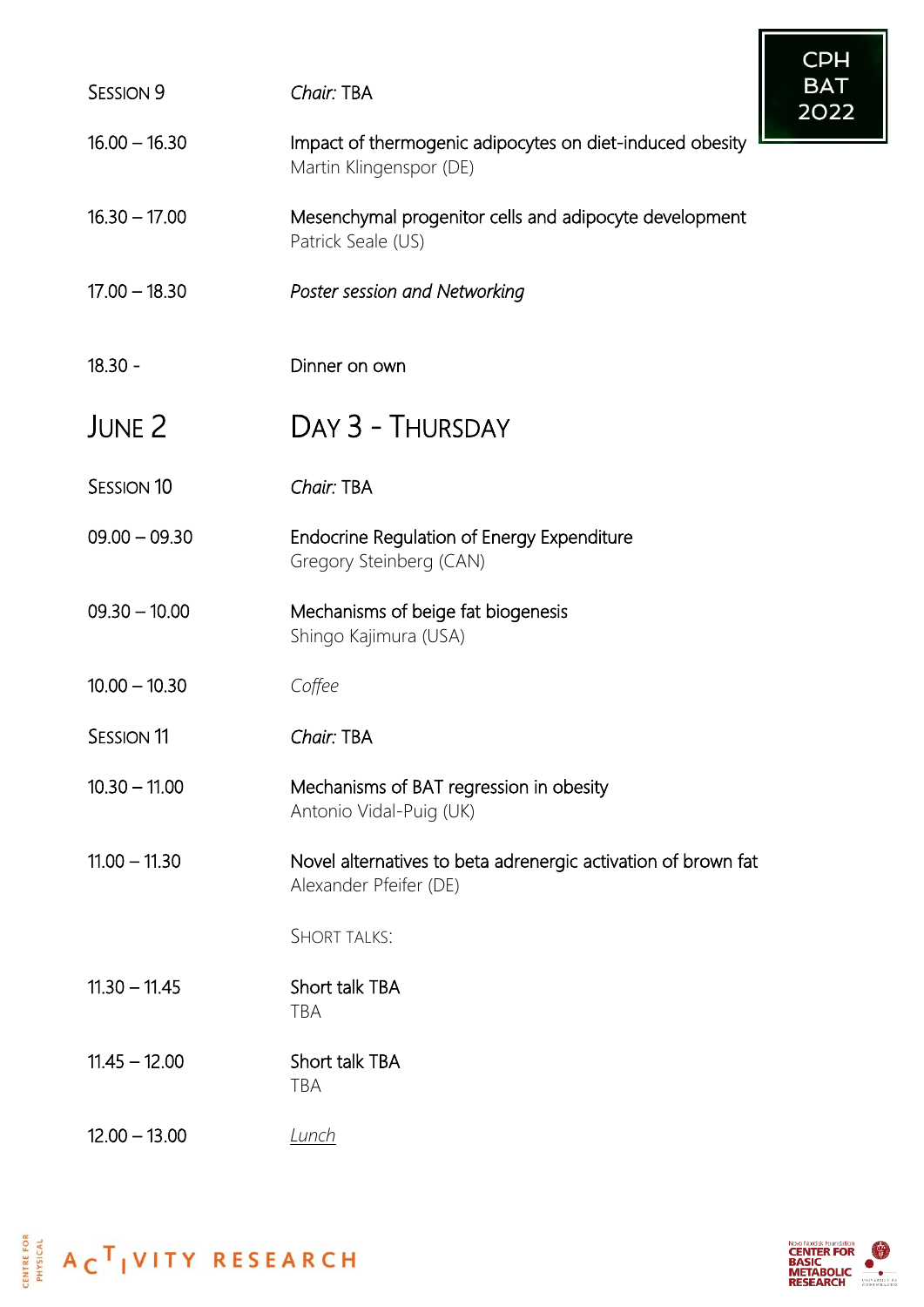|                       | CPH                                                                                                                                                                                                                                                                                   |
|-----------------------|---------------------------------------------------------------------------------------------------------------------------------------------------------------------------------------------------------------------------------------------------------------------------------------|
| <b>SESSION 12</b>     | <b>BAT</b><br>Chair: TBA<br>2022                                                                                                                                                                                                                                                      |
| $13.00 - 13.30$       | Adipocyte heterogeneity in human white adipose tissue<br>Kirsty Spalding (SWE)                                                                                                                                                                                                        |
| $13.30 - 14.00$       | The Many Faces of the Adipocyte<br>Philipp Scherer (USA)                                                                                                                                                                                                                              |
| $14.00 - 14.30$       | Coffee                                                                                                                                                                                                                                                                                |
| SESSION <sub>13</sub> | Chair: TBA                                                                                                                                                                                                                                                                            |
| $14.30 - 15.00$       | Some novel aspects on white adipose tissue heterogeneity<br>Mikael Rydén (SWE)                                                                                                                                                                                                        |
| $15.00 - 15.30$       | Mechanisms of brown adipose tissue degeneration<br>Jörg Heeren (DE)                                                                                                                                                                                                                   |
| $15.30 - 15.45$       | Concluding remarks and introduction to career event                                                                                                                                                                                                                                   |
| $15.45 - 16.00$       | Stretching legs                                                                                                                                                                                                                                                                       |
| $16.00 - 16.30$       | <b>Career event</b><br>Vaida Bankauskaite, MD, PhD LS4 Panel coordinator:<br>Physiology in Health, Disease and Ageing: Important Insights in ERC<br>Funding schemes                                                                                                                   |
| $16.30 - 18.00$       | Scientific mingle with:                                                                                                                                                                                                                                                               |
|                       | Prof. Dr. Jens Brüning, Director and Scientific Member at the Max<br>$\bullet$<br>Planck Institute for Metabolism Research.<br>Dr. Isabella Samuelson, Editor at Nature Metabolism<br>Dr. Kristan van der Vos, Editor at Cell Reports Medicine<br>Dr. George Caputa, Editor at Nature |

*19.00 – Conference Dinner*



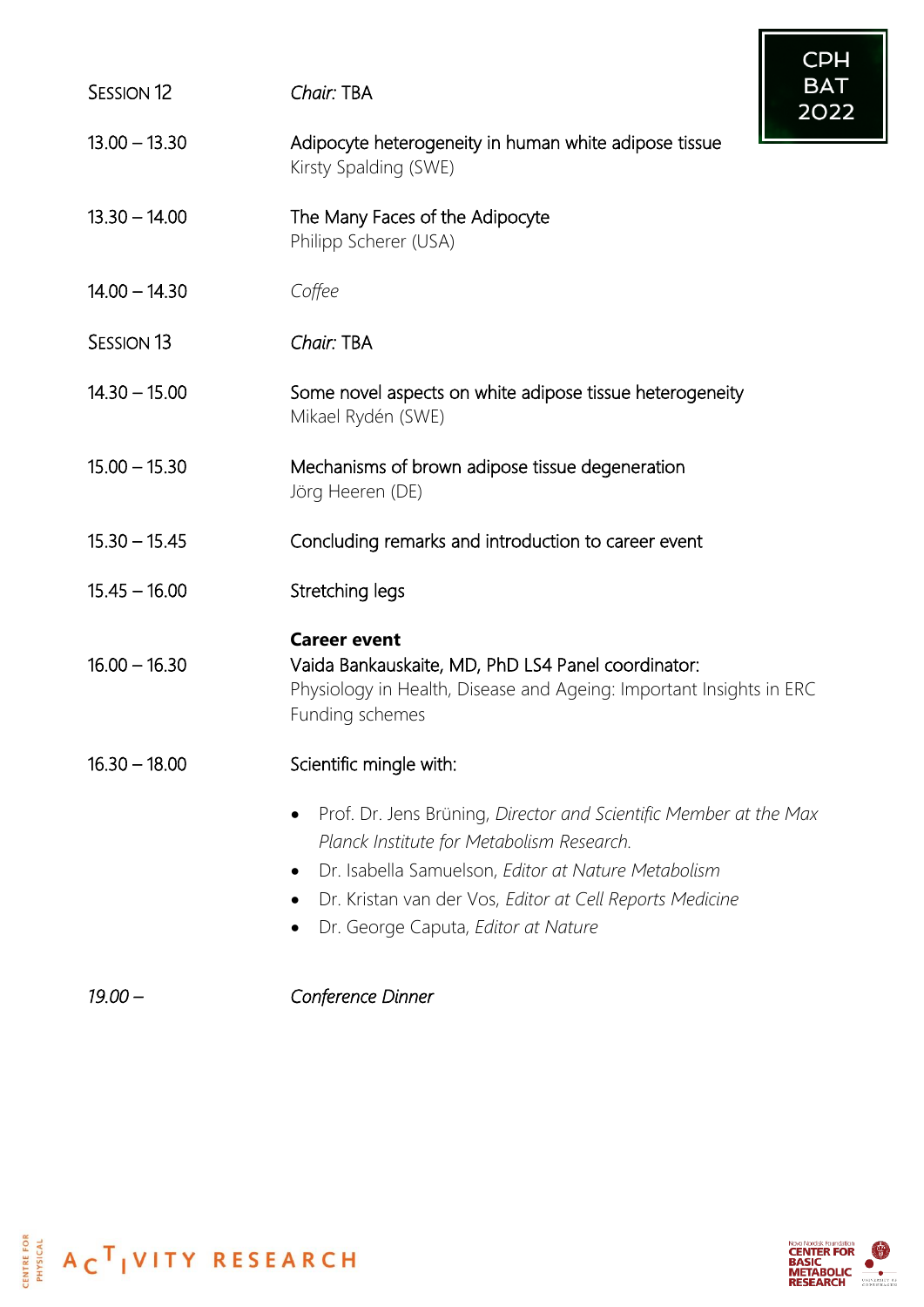

# JUNE 3 DAY 4 - FRIDAY

# **DEPARTURE**

# **Organizing team:**

Søren Nielsen, Camilla Scheele, Zach Gerhart-Hines, Bente Klarlund Pedersen, Emil Toft, Inge Holm

# **Conference Secretary:**

Emil Toft [cfas-events.rigshospitalet@regionh.dk](mailto:cfas-events.rigshospitalet@regionh.dk) tel.: 0045 35 45 08 98



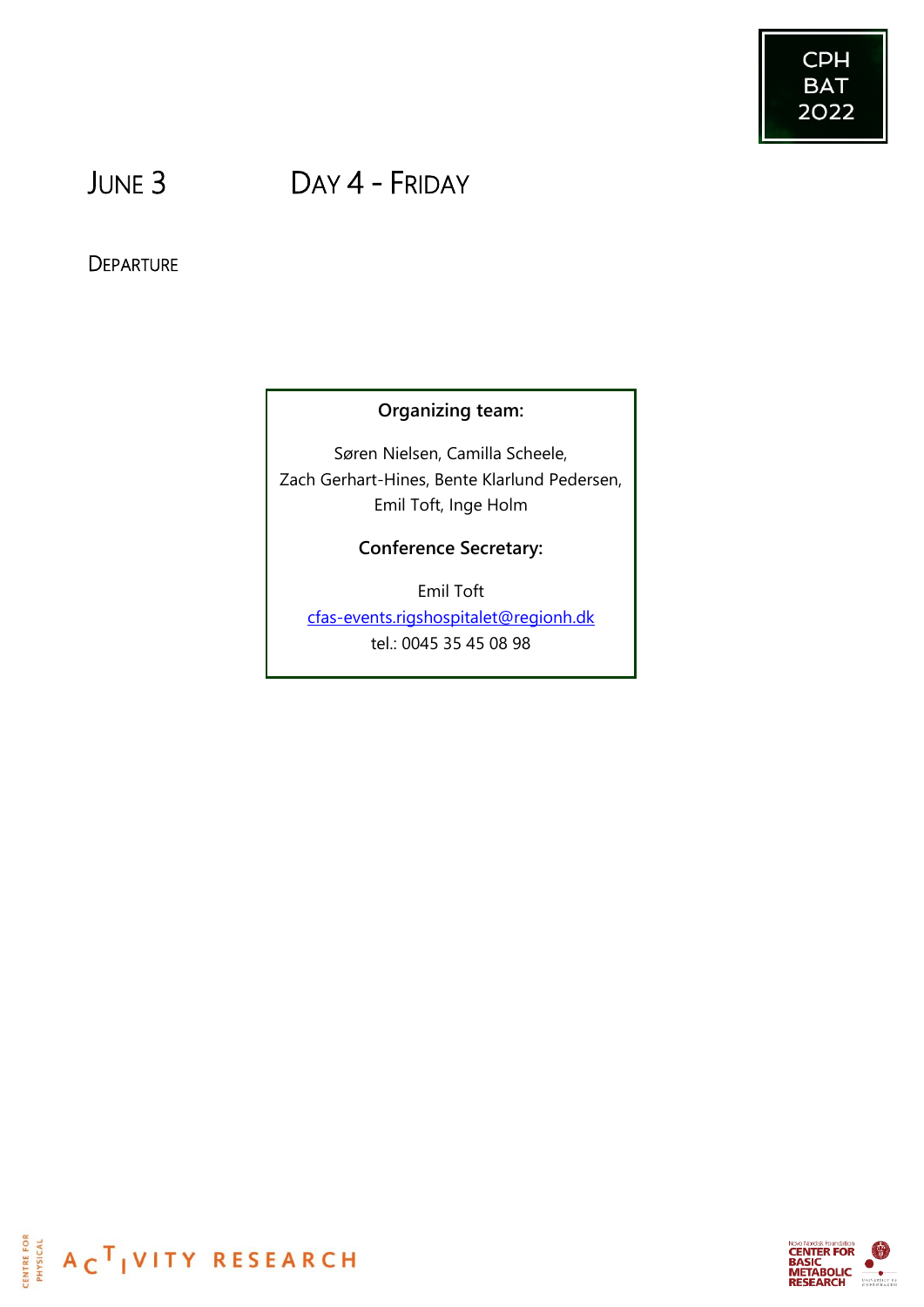# SPEAKERLIST:

### **Alexander Pfeifer**

Bonn International Graduate School of Neuroscience, Germany

## **Antonio Vidal-Puig**

University of Cambridge, Wellcome-MRC Institute of Metabolic Science-Metabolic Research Laboratories and Medical Research Council Metabolic Diseases Unit, UK

**Barbara Cannon** Department of Molecular Biosciences, The Wenner-Gren Institute, Stockholm University, Sweden

#### **Christian Wolfrum**

ETH Zürich, Department of Health Science and Technologies, Switzerland

**David Nicholls** Buck Institute for Research on Aging, USA

**Denis Blondin** Université de Sherbrooke,Canada

**George Caputa** Associate Editor, Nature, Germany

**Gregory Steinberg** McMaster University, Canada

**Isabella Samuelson** Associate Editor, Nature Metabolism, Nature Research

**Jan Kornfeldt** University of Southern Denmark, Denmark

**Jan Nedergaard** Department of Molecular Biosciences, The Wenner-Gren Institute, Stockholm University, Sweden

**Jens Brüning** Max Planck Institute for Metabolism Research, Cologne, Germany

**Jörg Heeren** Department of Biochemistry and Molecular Cell Biology, University Medical Center Hamburg-Eppendorf, Germany

**Kirsi Virtanen** University of Turku, Finland





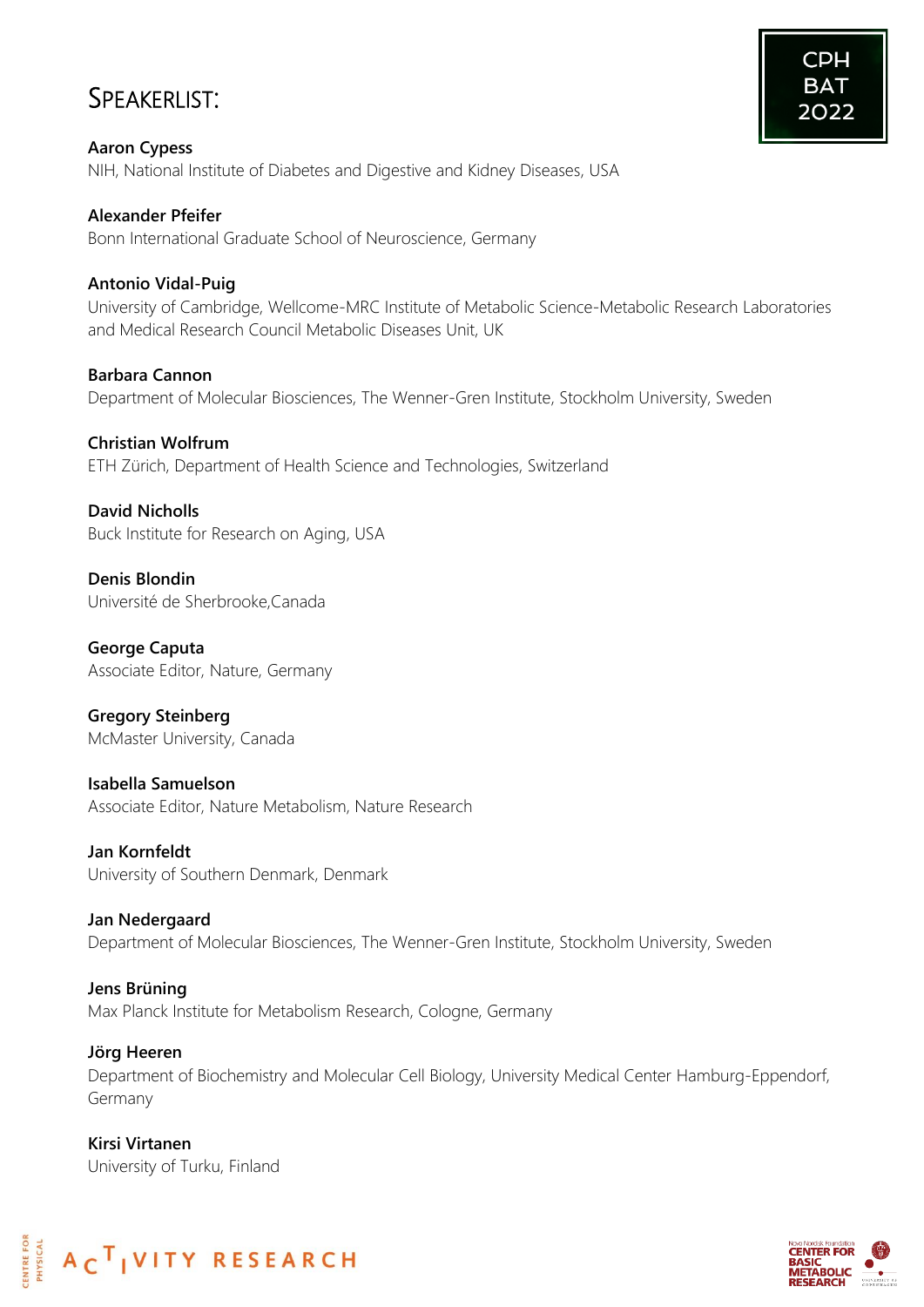# **Kirsty Spalding** Karolinska Institutet, Department of Cell and Molecular Biology, Sweden

**Kristan van der Vos** Scientific Editor, Cell Reports Medicine, Netherlands

**Martin Jastroch** Department of Molecular Biosciences, The Wenner-Gren Institute, Stockholm University, Sweden

**Martin Klingenspor** School of Life Sciences Weihenstephan, Technical University of Munich, Germany

**Michael Paul Czech** University of Massachusetts Medical School, USA

**Mikael Rydén** Karolinska Institutet, Sweden

**Orian S. Shirihai** Department of Medicine (Endocrinology), David Geffen School of Medicine at UCLA, USA

**Patrick Rensen** Leiden University Medical Center, Netherlands

**Patrick Seale** Institute for Diabetes, Obesity and Metabolism, University of Pennsylvania, Canada

**Paul Cohen** The Rockefeller University, USA

**Philipp E. Scherer** Touchstone Diabetes Center, University of Texas Southwestern Medical Center, USA

**Richard Lang** Cincinnati Children's Hospital Medical Center, Division of Pediatric Ophthalmology and Division of Developmental Biology, USA

**Roland Stimson** University/BHF Centre for Cardiovascular Science, University of Edinburgh, UK

**Shingo Kajimura** Howard Hughes Medical Institute, Beth Israel Deaconess Medical Center Harvard Medical School, USA

**Silvia Corvera** Molecular Medicine Program, University of Massachusetts Chan Medical School, USA

**Søren Nielsen** Trygfondens Centre for Physical Activity Research, Rigshospitalet, Denmark